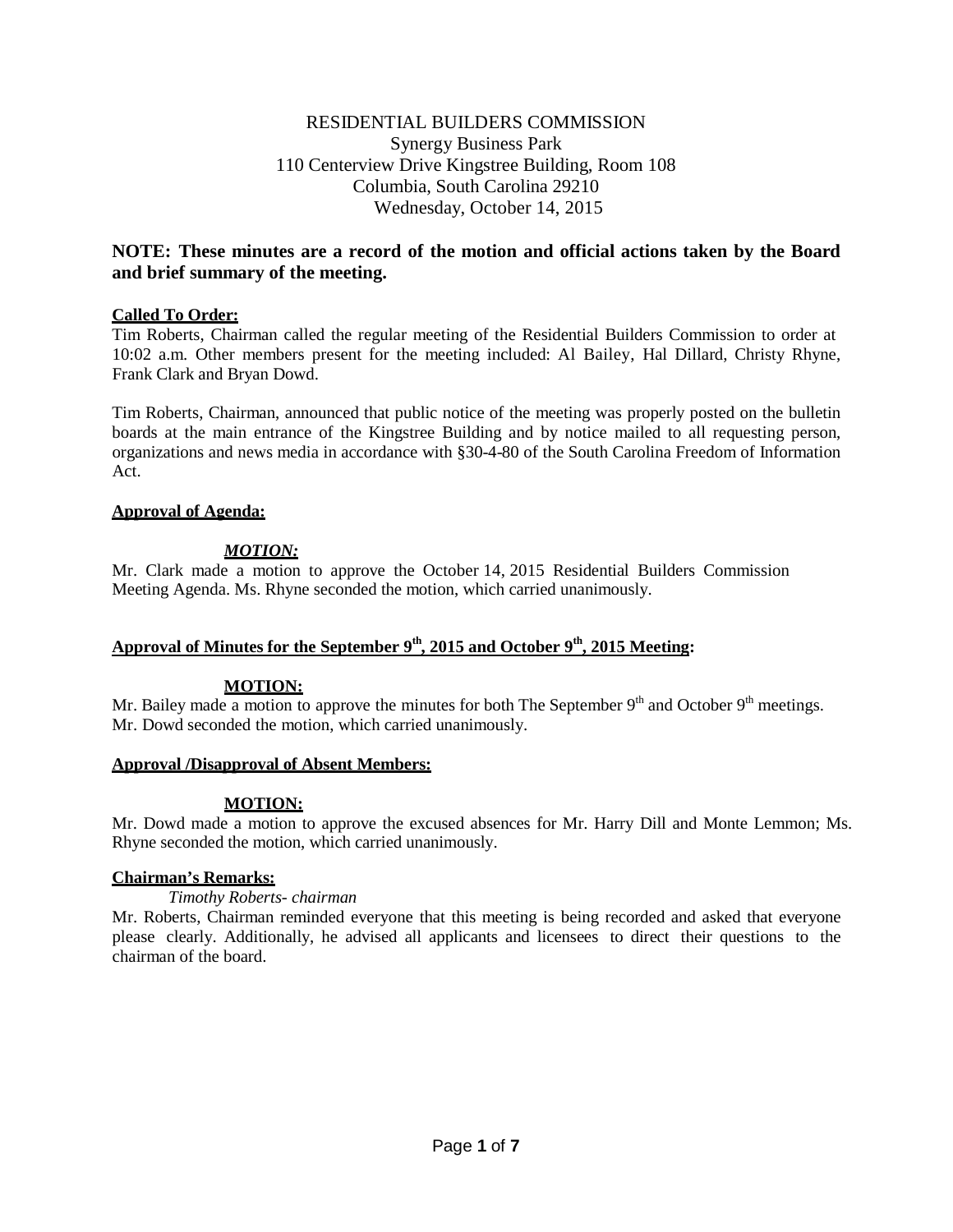### **Application Reviews:**

### *Hendrik Burt*

The Commission held an Application Review Hearing regarding Mr. Hendrik Burt. Mr. Burt appeared before the Commission to present testimony and he waived his right to counsel.

#### *MOTION:*

Mr. Clark made a motion to allow Mr. Burt to sit for the Exam. Mr. Dowd seconded the motion, Which carried unanimously.

#### *John Birch*

The Commission held an Application Review Hearing regarding Mr. John Birch. Mr. Birch appeared before the Commission to present testimony and waived his right to counsel.

#### *MOTION:*

Mr. Bailey m a d e a motion t o allow Mr. Birch to sit for the exam. Ms. Rhyne seconded the motion, which carried unanimously.

#### *Santonio Robinson.*

The Commission held an Application Review Hearing regarding Santonio Robinson. Mr. Robinson appeared before the Commission to present testimony and waived his right to counsel.

#### *MOTION:*

Mr. Bailey made a motion to allow Mr. Robinson to sit for the exam. Mr. Clark seconded the motion, which carried unanimously.

#### *Matthew Weisbecker*

The Commission held an Application Review Hearing regarding Matthew Weisbecker. Mr. Weisbecker appeared before the Commission to present testimony and waived his right to counsel.

#### *MOTION:*

Mr. Dillard made a motion to allow Mr. Weisbeck to sit for the exam. Mr. Clark seconded the motion, which did not carry unanimously. Mr. Dowd opposed.

#### *Timothy Brown*

The Commission held an Application Review Hearing regarding Mr. Timothy Brown. Mr. Brown appeared before the Commission to present testimony and waived his right to counsel.

#### *MOTION:*

Mr. Bailey made a motion to allow Mr. Brown to sit for the exam. Mr. Dowd seconded the Motion, which carried unanimously.

#### *Willi Glee*

The Commission held an Application Review Hearing regarding Mr. Willi Glee. Mr. Glee appeared before the Commission to present testimony and waived his right to counsel.

#### *MOTION:*

Mr. Dowd made a motion to enter into executive session for legal advice regarding Mr. Glee's application. Ms. Rhyne seconded the motion, which carried unanimously.

#### *MOTION:*

Mr. Bailey made a motion to exit executive session after receiving legal advice regarding Mr. Glee's application. Mr. Dillard seconded the motion, which carried unanimously.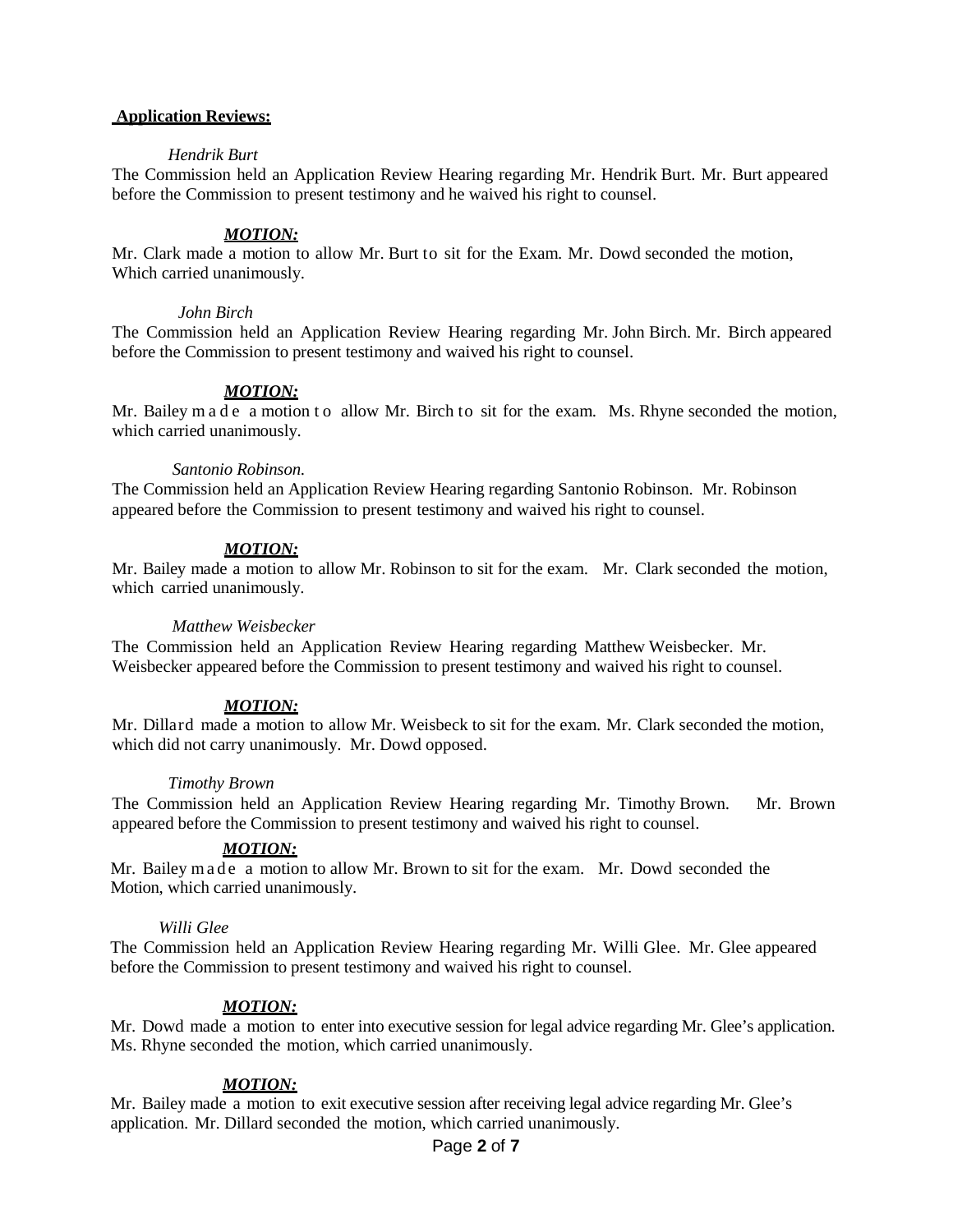### *MOTION:*

Mr. Dowd made a motion to deny Mr. Glee's application at this time due to lack of hands on work experience. Ms. Rhyne seconded the motion, which carried unanimously.

### *Diego Zuniga*

*The Commi*ssion held an Application Review Hearing regarding Mr. Diego Zuniga. Mr. Zuniga appeared before the Commission to present testimony and he waived his right to counsel.

### *MOTION:*

Mr. Bailey made a motion to allow him to sit for the Exam. Ms. Rhyne seconded the motion, which carried unanimously.

### *Timothy Platt*

The Commission held an application review hearing regarding Mr. Timothy Platt. Mr. Platt appeared before the Commission to present testimony and waived his right to counsel.

### *MOTION:*

Mr. Bailey made a motion to allow Mr. Platt sit for the exam. Mr. Dowd seconded the motion which carried unanimously.

### *Thomas Panagakis*

The Commission held an application review hearing regarding Mr. Thomas Panagakis. Mr. Panagakis appeared before the commission to present testimony and waived his right to counsel.

### *MOTION:*

Mr. Clark made a motion to allow Mr. Panagakis to sit for the exam. Mr. Bailey seconded the motion, which carried unanimously.

Mr. Frank Clark left at 11:45 due to another appointment

#### *Robert Stewart*

The Commission held an application review hearing regarding Mr. Robert Stewart. Mr. Stewart appeared before the commission to present testimony and waived his right to counsel.

## *MOTION:*

Mr. Bailey made a motion to allow Mr. Stewart to sit for the exam. Ms. Rhyne seconded the motion, which carried unanimously.

#### *Louis Conti*

The Commission held an application review hearing regarding Mr. Louis Conti. Mr. Conti appeared before the commission to present testimony along with a witness Ms. Patricia Imborosciano and waived his right to counsel.

#### *MOTION:*

Mr. Bailey made a motion to allow Mr. Conti to sit for the exam. Ms. Rhyne seconded the motion which carried unanimously.

### *Zachary Hanby*

The Commission held an application review hearing regarding Mr. Zachary Hanby. Mr. Hanby appeared before the commission to present testimony and waived his right to counsel.

## *MOTION:*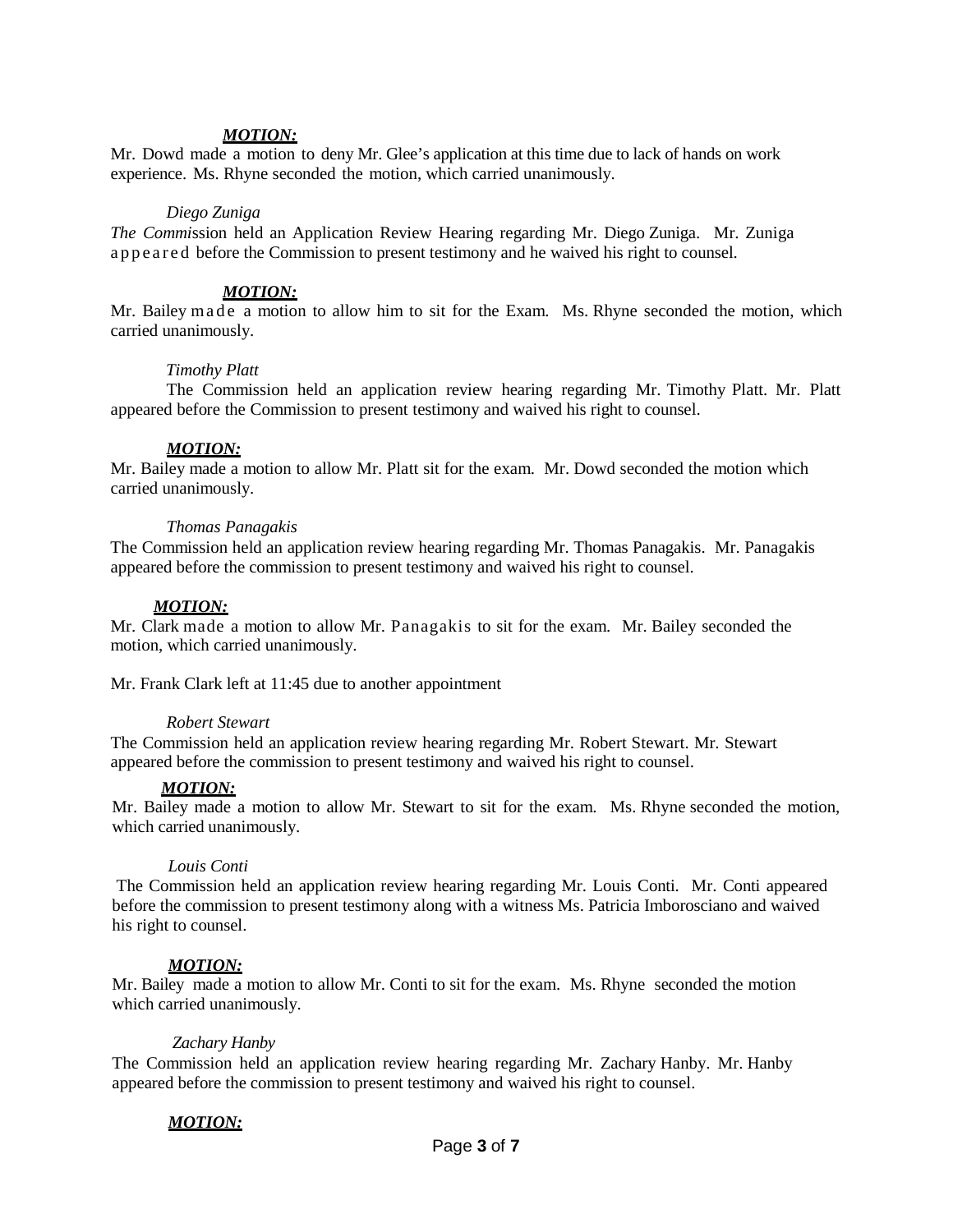Mr. Dillard made a motion to allow Mr. Hanby to sit for the exam. Mr. Dowd seconded the motion, which carried unanimously.

### *Danny Travis Jr*

The Commission held an application review hearing regarding Danny Travis Jr. Mr. Travis appeared before the commission to present testimony and waived his right to counsel.

#### MOTION:

Mr. Dillard made a motion to approve the specialty registration for Mr. Travis. Mr. Bailey seconded the motion which carried unanimously.

#### *John Harding*

The Commission held an application review hearing regarding John Harding. Mr. Harding did not appear before the commission to present testimony.

#### MOTION:

No motions were made.

#### *Benny Tilley*

The Commission held an application review hearing regarding Benny Tilley. Mr. Tilley appeared before the commission to present testimony and waived his right to counsel.

#### MOTION:

Mr. Bailey made a motion to approve the specialty registration for Mr. Tilley with the condition that he provides a payment arrangement with the IRS at next renewal. Mr. Dillard seconded the motion which carried unanimously.

#### *Joseph Masters*

The Commission held an application review hearing regarding Joseph Masters. Mr. Masters appeared before the commission to present testimony and waived his right to counsel.

#### MOTION:

Mr. Bailey made a motion to approve the specialty registration for ninety (90) days must provide satisfaction of judgment or reappear by the end of the 90 days. Mr. Dowd seconded the motion which carried unanimously.

#### *James Hoctor*

The Commission held an application review hearing regarding James Hoctor. Mr. Hoctor appeared before the commission to present testimony and waived his right to counsel.

#### MOTION:

Mr. Dillard made a motion to enter into executive session to receive legal advice regarding Mr. Hoctor's application. Mr. Dowd seconded the motion, which carried unanimously.

#### **MOTION:**

Mr. Bailey made a motion to exit executive session after receiving legal advice regarding Mr. Hoctor's application. Mr. Dowd seconded the motion, which carried unanimously.

#### MOTION:

Mr. Dowd made a motion to allow Mr. Hoctor's to renewal his registration for 120 days at the end of the 120 day Mr. Hoctor must reappear before the board with repayment plan or satisfaction for judgments. Ms. Rhyne seconded the motion, which did not carry unanimously. Mr. Bailey opposed.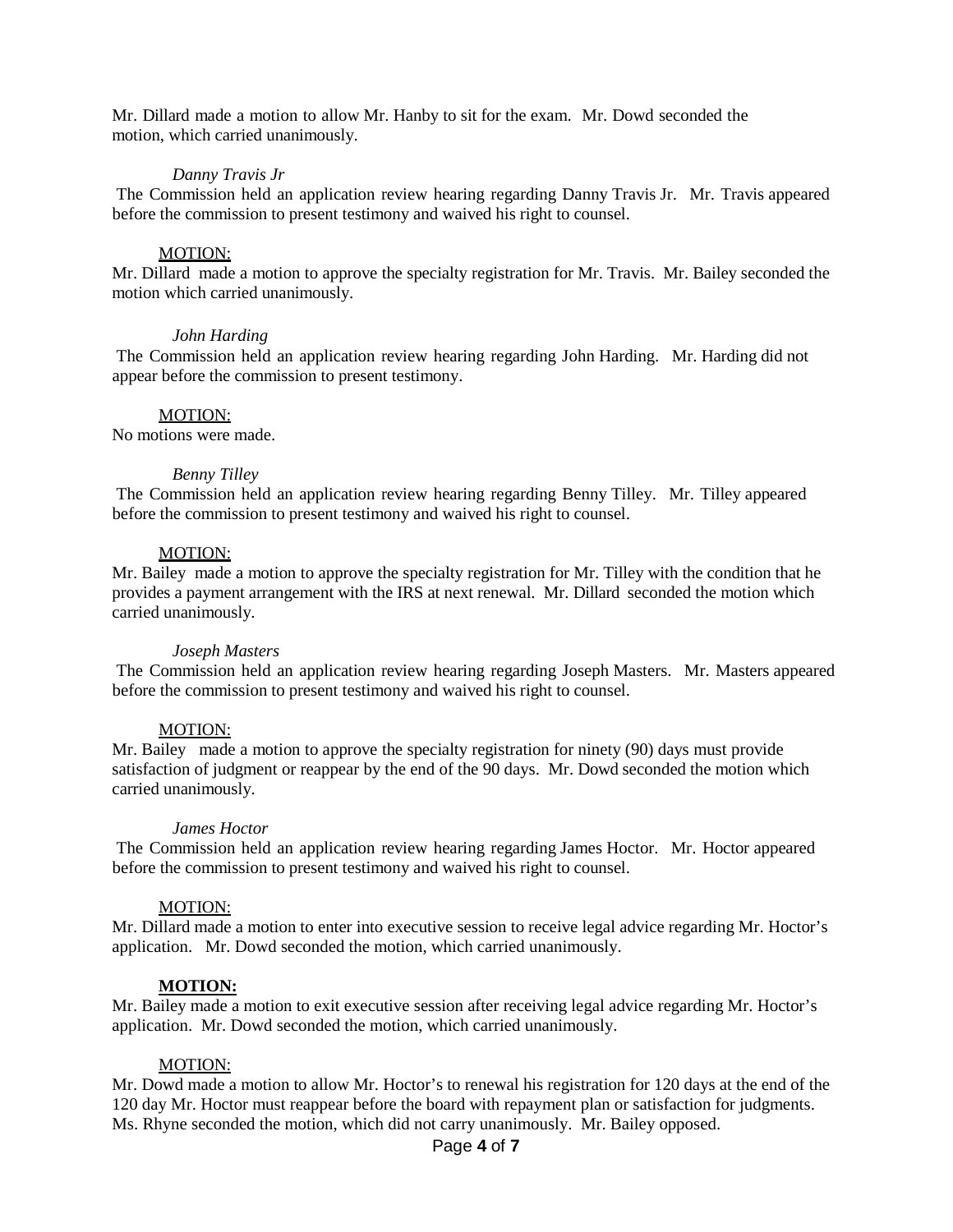#### *Russell Sinacori*

The Commission held an application review hearing regarding Mr. Russell Sinacori. Mr. Sinacori appeared before the commission to present testimony and waived his right to counsel.

#### *MOTION:*

Mr. Dowd made a motion to allow Mr. Sinacori to reinstatement his license once he provides repayment plans for any outstanding judgment or lien held against Mr. Sinacori. Ms. Rhyne seconded the motion, which carried unanimously.

### **Final Order Hearings:**

*Michael McCrimmon Case# 2014-547*

The Board held a Final Order hearing regarding Mr. Michael McCrimmon. Mr. Bailey recused himself due to him serving as the hearing officer.

### *MOTION:*

Mr. Dowd made a motion to uphold the Hearing Officer's Recommendation. Mr. Rhyne seconded the motion which carried unanimously.

*Mr. Jason Aultman case# 2014-52* The Board held a Final Order hearing regarding Mr. Jason Aultman.

### *MOTION:*

Mr. Bailey made a motion to uphold the Hearing Officer's Recommendation. Mr. Dowd seconded the motion which carried unanimously.

*Mr. Chad Neal Case# 2015-47; 2015-67; 2015-125* The Board held a Final Order hearing regarding Mr. Chad Neal.

#### *MOTION:*

Mr. Bailey made a motion to uphold the Hearing Officer's Recommendation. Ms. Rhyne seconded the motion which carried unanimously.

#### *Mr. Antonio Jacobs Case# 2013-315*

The Board held a Final Order hearing regarding Mr. Antonio Jacobs. Mr. Roberts recused himself due to serving has the hearing officer.

#### *MOTION:*

Mr. Dowd made a motion to uphold the Hearing Officer's Recommendation. Mr. Dillard seconded the motion which carried unanimously.

#### **Home Inspector Course Approval**

*All American Home Inspectors Association, Inc.*

Katie Cooper, representative with All American Home Inspectors Association was present and sworn in. She presented the course information to the board regarding the Course materials and requirements for completion of the course.

#### *MOTION:*

Mr./ Dowd made a motion to approve the All American Home Inspectors Association course for potential home inspectors. Mr. Bailey seconded the motion which carried unanimously.

#### **House Moving and Raising:**

The Commission discussed the requirements of house moving and raising. Mr. Mark Creamer spoke